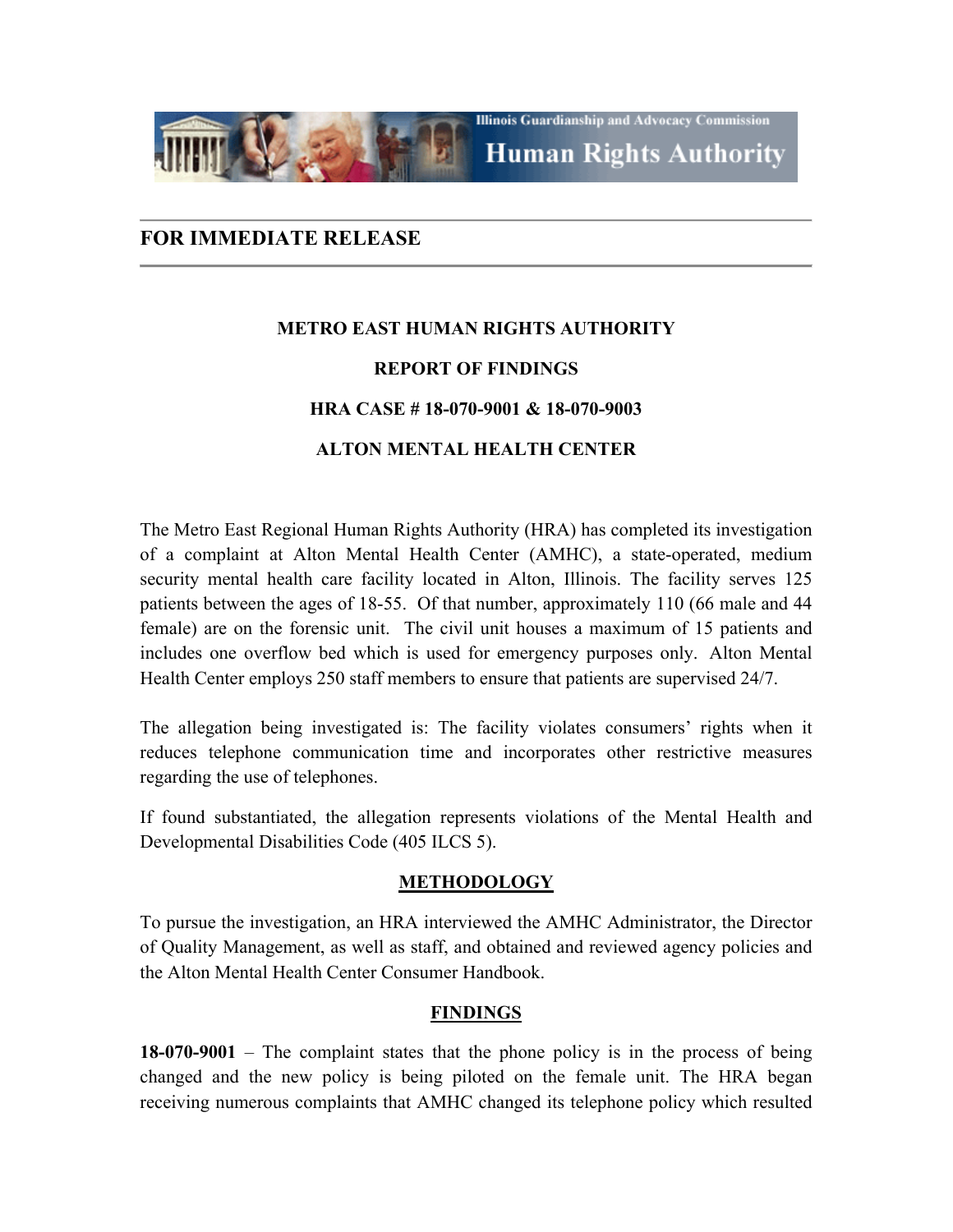in a reduction of times for telephone access, time limits for calls and restrictions on incoming and outgoing calls.

On July 20th, 2017, the HRA received a call about the new policy stating that phone usage on the female unit (C-2) at AMHC was being restricted; there are 22 patients currently on the unit. The caller stated that phone times are now assigned by room number. Each call is for 10 minutes, patients cannot trade phone times and there is no open phone time. After calling AMHC, a copy of the sign-up sheet was sent to the HRA. The new sign-up sheet reads as follows: "11:40-11:50, 11:50-12:00, 12:55-1:05, 1:05- 1:15 in the daytime with 2 phones being used. Evening phone times are 8:00-8:10, 8:10- 8:20, 8:20-8:30, 8:30-8:40, 8:40-8:50, 9:00-9:10, 9:90-9:20, 9:20-9:30, 9:30-9:40, 9:40- 9:50, 9:50-10:00, 10:00-10:10, 10:10-10:20, 10:20-10:30, 10:30-10:40, 10:50-11:00. Phone calls are limited to 10 minutes. Phone Schedule is for Monday-Friday. Phone times during the day hours are 11:40am through 1:15pm and are off during lunch time (12:00- 12:55). Phone times in the evening are 8:00pm-11:00pm. If the patient phone is not being used by the patient listed for that time, staff permission has to be given for another patient to use the phone during that time."

After receiving the sign-up sheet, the HRA Coordinator contacted the AMHC Administrator to discuss the new policy. She stated that there is a new pilot phone policy being implemented on the female unit and will eventually expand to all the units. She stated that certain, vulnerable individuals on the unit were not getting phone time with the previous phone policy and that those individuals were not comfortable speaking up about wanting phone time. She stated that certain people are not receiving calls at all and others are on the phone constantly. The previous policy stated that phone calls were to be limited to 10 minutes if another patient requests to use the phone. She stated that there is one and a half hours of assigned times in the morning and the same amount of open time for the phones in the morning from 6am-11am. She stated that phone times are scheduled by room number so that each person can use the phone and that family members will know what time to expect calls. She stated that there are currently 2 phones on the unit and when the new phone system is installed, there will be 2 additional phone lines.

Per several conversations with staff and patients, there was great confusion on the unit with both staff and the patients because they were initially instructed on 7/19/17 that on 7/20/17, during Community Meeting, C2 female unit patients will start signing up for telephone times. The time slots allow for 22 patients to sign up for 2 time slots per day and patients will sign up for telephone times according to their number picked in community meeting.

There is a discrepancy between what was initially explained to the staff and patients, however, after speaking with a staff member just days later, it was disclosed that the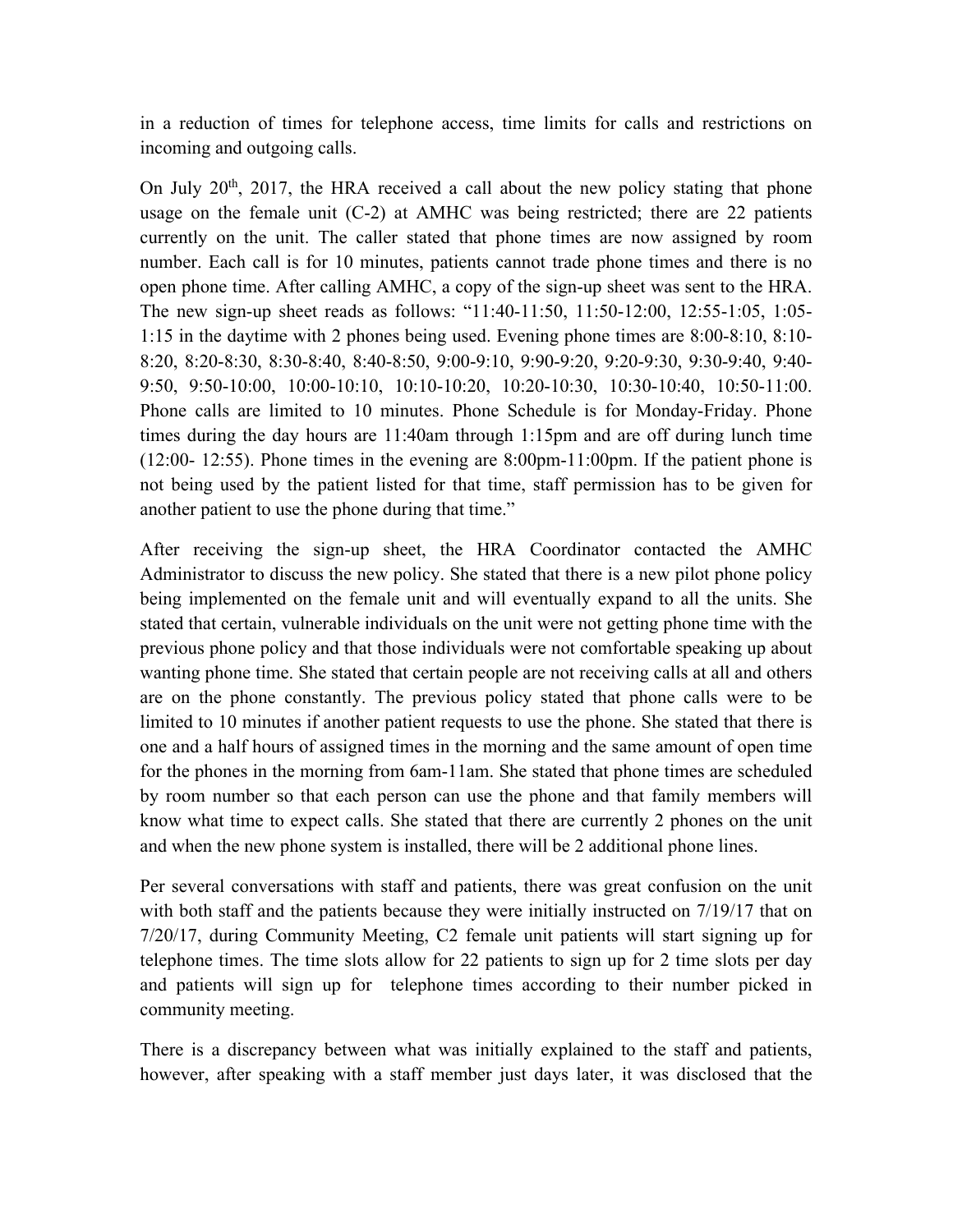patient sign-up sheet is not being implemented due to the confusion and phone times are now being assigned by room number.

On August 10<sup>th</sup> the HRA Coordinator called staff to get an update on the phone policy. Staff stated that there is very limited phone time during the day due to phones being shut off during active treatment. Phones are on from 11:40-12:15 for open phone time and there is no longer a sign-up sheet during the day. Phones are off for lunch and come back on at 12:45 and stay on until 1:15. Phones come back on from 6-7pm for long distance calls only. From 7 to 8pm there is group on the unit and phones are turned off for that and turned back on from 8:50-9:40pm for the 10 minute sign up per room. Then, 9:40-11:00 is open phone time. When you calculate this new time for phone usage, it does not leave room for each patient to have a 10 minute call. The HRA Coordinator called the Administrator to confirm the new phone times and she stated that phones are on in the morning from 11:40-12:15 at staff discretion and come back on at 8:00pm for assigned room times. When everyone is done, there is open phone time until 11:00pm.

On August 15, 2017, the HRA Coordinator sent an email to the Administrator requesting a copy of the phone pilot details being implemented on the female unit and received the following response: "Here is the pilot: As of right now, most people are doing really well with it and I have had several patients thank us for letting them have time on the phone. I will let you know when we move it across the hill...Unit C2 is piloting what will become a hospital-wide policy on telephone use. The following is the sanctioned and correct phone schedule (only on C2 or now): Phones are on from 1800-1900, during which 10 minute slots are assigned by room number (there is no phone sign up). Phones are on from 1900-2000 for programming. They come on again at 2000 and remain on until the remainder of the room-assigned times are completed. Once completed, the phones are available, unassigned/free, until 2300, when they are turned off for the remainder of the night. From 1140 to 1215 and 1245 to 1315, the phones may be turned on (optional and at staff discretion) for unassigned/free use."

The HRA Coordinator made the following observation of the new phone policy which they eventually shared with Administration: The AM assigned times are not being provided. There are 35 minutes of open phone time before lunch and 30 minutes after lunch for 22 individuals with only 2 phones and, according to the Administrator, the AM phone times are optional and at staff discretion. Calculations show that would only leave 5 minutes for each of the 22 patients to use the phone during the AM. The previous AMHC policy stated that phone calls should be limited to 10 minutes if another patient needs to use the phone, however this would not be possible given the time restraints being placed on phone usage. Regarding PM phone usage: The Administrator states that the phone comes on at 8:00pm, however staff states they come on at 8:50 for the 10 minute assigned times and that from 9:40-11:00 there is open phone time. Other than the staff assisted long distance calls from 6:00-7:00, it appears that the total phone time is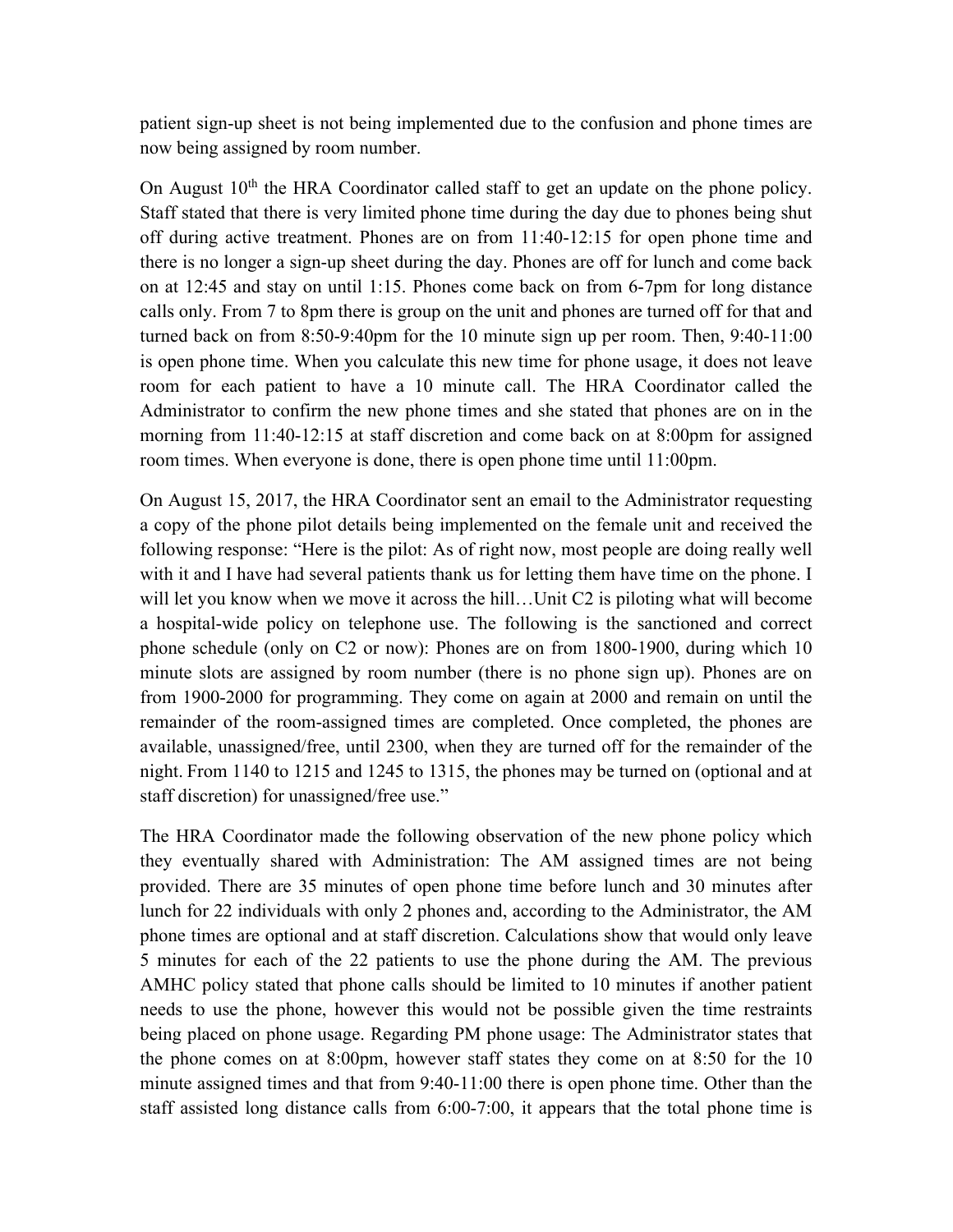about 3 hours and 25 minutes per day and when divided by 11 patients per each of the two phones, each recipient could get a maximum of 18 minutes of phone time per day. This observation was shared with the Administration on August 23, 2017 via email which read: "Since the phone policy is in the trial stages, I want to share with you the HRA's concerns. The HRA received complaints that the phone policy is not being followed and that phone time is now extremely limited. The clarification that I received from both you and a staff member does not match what the HRA was initially told. The HRA has concerns that phone times are now very restrictive and violate patient's rights." The Administrator's emailed response is as follows: "Good afternoon, we appreciate the feedback from HRA as these changes were made in order to meet patient needs. We will follow up to reduce any inconsistencies with the policy being followed on the unit. The new phone policy did reduce the phone accessibility by an hour as the 7-8pm unit group is held at that time and the phone being on while the therapeutic group was occurring prevented participation. No other changes impacted the amount of time available and does add an equal opportunity for all of the patients to use the phone. This change for all patients having available time to make their calls and have conversations is not setting well with a few of the patients that in the past have had the majority of control over the phones. We have received positive feedback from several of the ladies on C unit where the pilot is occurring that they are now able to utilize the phone. I hope this answers HRA's concerns, if you have additional suggestions we welcome them as our goal at AMHC is to create an environment where all AMHC patient's voices are heard and they are able to benefit from the therapeutic environment we offer."

In November 2017, the HRA was notified that patients were unable to make business related calls during regular business hours due to the new phone policy. When patients need to access an outside entity during business hours, it is almost impossible given the phone availability of only 15 minutes during the day (11:45 am to noon). The phones come back on after lunch for open times from 12:15-1:15, however this is when most businesses take their lunch hour.

On 11/18/17 an email to was sent to the DHS Director of the Division of Mental Health from the HRA Director: "Hello, I wanted to alert you to repeated complaints the Human Rights Authority is receiving about phone access at Alton Mental Health Center. Normally, we would take these complaints through our Human Rights Authority case investigation process, but because we are receiving repeated complaints and because phone access is not only a guaranteed right, it can be particularly crucial at this time of year, we wanted you to be aware of the reports as soon as possible."

"We currently have 2 open Human Rights Authority cases. One case complaint indicates that phone access guidelines were not being followed and then became more restrictive; this complaint concerns C unit. Another case complaint states that phones were not turned on until 9 p.m. and that was too late to reach family; this complaint concerns B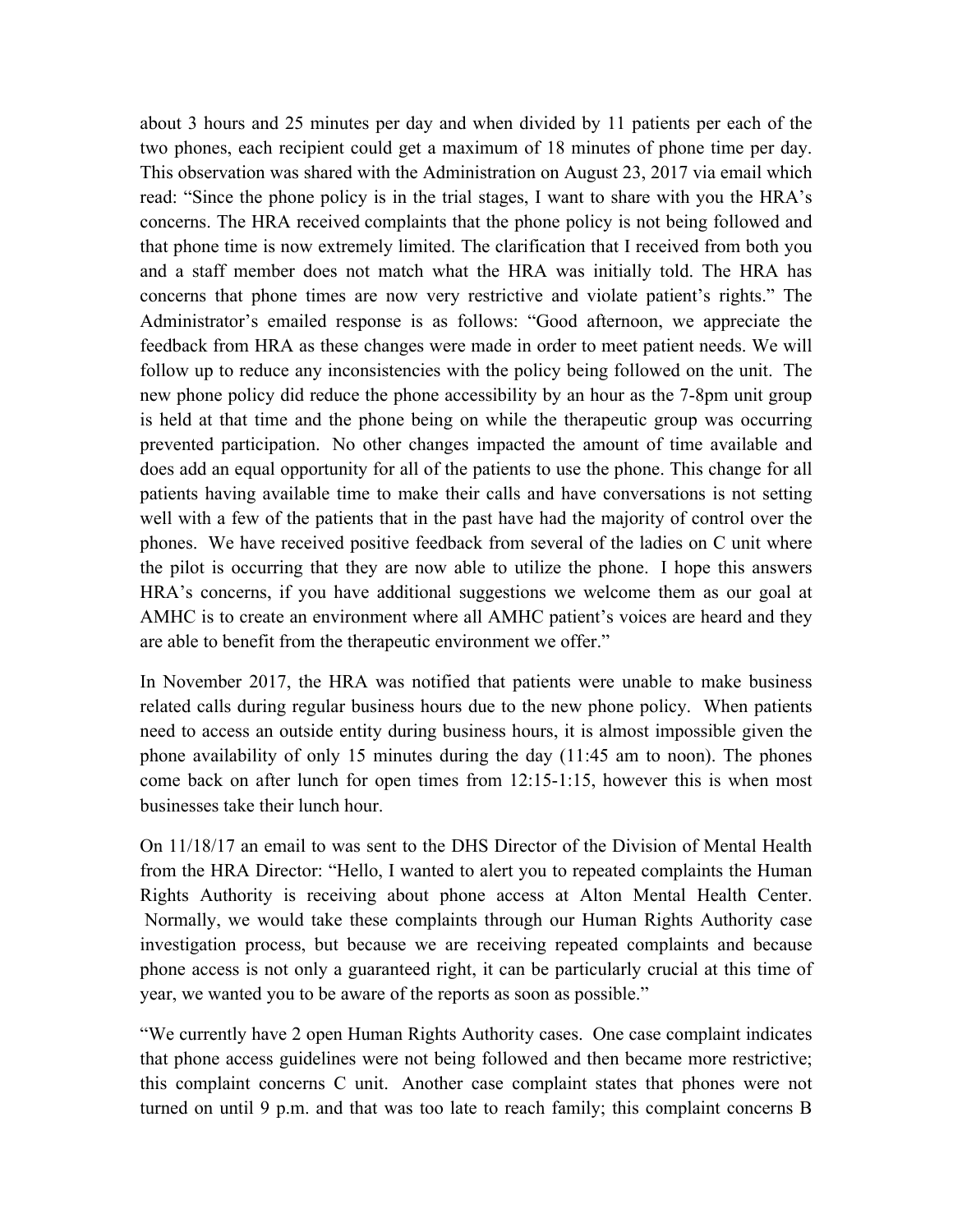unit. Today we received a report that there are 14 individuals on one side of the C female unit and 7 individuals on the other side of the same unit (we are told there is an imaginary line on the unit and the more aggressive individuals cannot cross the imaginary line even to access the phones). Those 14 individuals on one side are to share phone access only during the following times: 11:45 a.m. to noon (15 minutes), 5 pm to 5:30 pm (30 minutes), and then 8 to11 pm (3 hours). Calls are limited to 10 minutes which means that only 1 individual will get a full 10 minutes of time in the a.m., 3 individuals between 5 and 5:30 and the remaining must wait until 8 pm. The reports indicate that there are similar restrictions occurring on each of the 5 forensic units at Alton and that phone access at Alton may be even more restrictive than Chester MHC, the most secure facility in the state. When patients need to access an outside entity during business hours, it is almost impossible given the phone availability of only 15 minutes during the day (11:45 am to noon)."

"Our HRA Coordinator has spoken to Alton Mental Health Center administration repeatedly to try to resolve the matter informally but the policy has not changed but to no avail. Any assistance that you can provide in helping to ensure guaranteed communication rights, and especially in light of the upcoming holiday season, would be greatly appreciated. If you have any questions, please do not hesitate to let me know. Thank you for your review."

On 11/29/17 the HRA emailed the DHS Director of the Division of Mental Health about the issue who contacted the Hospital Administrator. The response from the AMHC Administration to the DHS Director, received on 12/15/17, reads as follows:)

"Good afternoon Director, I have conducted many trips down to the C unit to ensure the phone schedule is being followed since the program began and increased those rounds today and will continue to monitor it. There has not been an 1145 phone use time on the schedule since the inception of this program as treatment programs end at 1145am and transport back to the units occur. I have included below the phone schedule. It was noted today that the phone was turned on early at 1132am to 1138am so that a patient could speak with their lawyer. Staff have indicated that on a few occasions that they have had to give more than one verbal prompt to a few patients that were going past the time use which was preventing others from using the phone. As indicated in our previous discussion, AMHC has a couple of patients and one primary that has voiced their displeasure in the phone program due to their dominance of using the phones prior to the implementation of this program. AMHC strives to provide equal access to all the patients we serve. The program has had a positive impact for the majority of the patients on that unit. I will continue to keep a close eye on this program to address any inconsistencies that may arise. Please let me know if there is any additional information that I may provide you.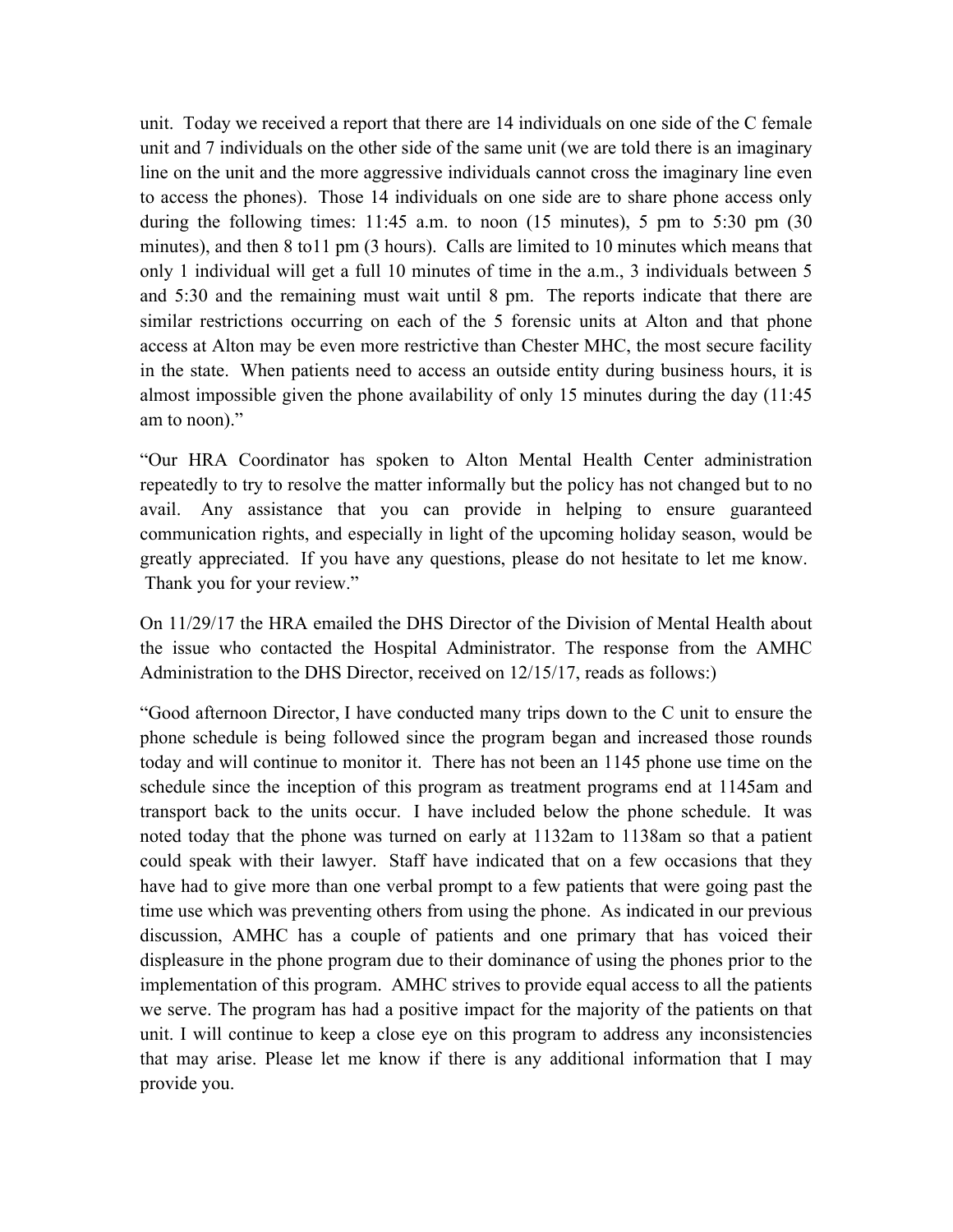Phones are available during the following times-

- $\circ$  12:00-1:00 pm open phone use (anyone wanting to use the phone)
- $\circ$  5:00 6:00 pm open phone use (anyone wanting to use the phone)
- $\circ$  6:00 7:00 pm long distance (or open when LD calls are completed)
- $\degree$  8:00 10:00 pm Each patient has an assigned 10 minute phone time (based on room assignment)
- $\circ$  10:00 11:00 pm open phone use (anyone wanting to use the phone)"

During the site visit, it was disclosed that 2 more phones were added to the female unit, leaving a total of 4 phones for 22 patients. There is now time for business calls in morning before active treatment, however, patients must sign up for that time in advance.

**18-070-9003** – The complaint states that a male patient has had trouble contacting his family since the new phone policy was implemented facility wide. The patient's family members go to bed before the phones are turned back on between 8:00 and 9:30pm and the patient has missed out on phone conversations with loved ones as a result.

The new phone policy was implemented facility wide in September of 2017. AMHC administration admitted to receiving a complaint in September 2017 that a male patient on B unit was unable to reach family members via phone because phones were not being turned back on until late and his family was in bed. Staff stated that there have been multiple complaints regarding the new phone policy on the male units.

### **MANDATES/REGULATIONS**

According to the Mental Health and Developmental Disabilities Code (405 ILCS 5/2- 102):

Sec. 2-102. (a) A recipient of services shall be provided with adequate and humane care and services in the least restrictive environment, pursuant to an individual services plan. The Plan shall be formulated and periodically reviewed with the participation of the recipient to the extent feasible and the recipient's guardian, the recipient's substitute decision maker, if any, or any other individual designated in writing by the recipient. The facility shall advise the recipient of his or her right to designate a family member or other individual to participate in the formulation and review of the treatment plan. In determining whether care and services are being provided in the least restrictive environment, the facility shall consider the views of the recipient, if any, concerning the treatment being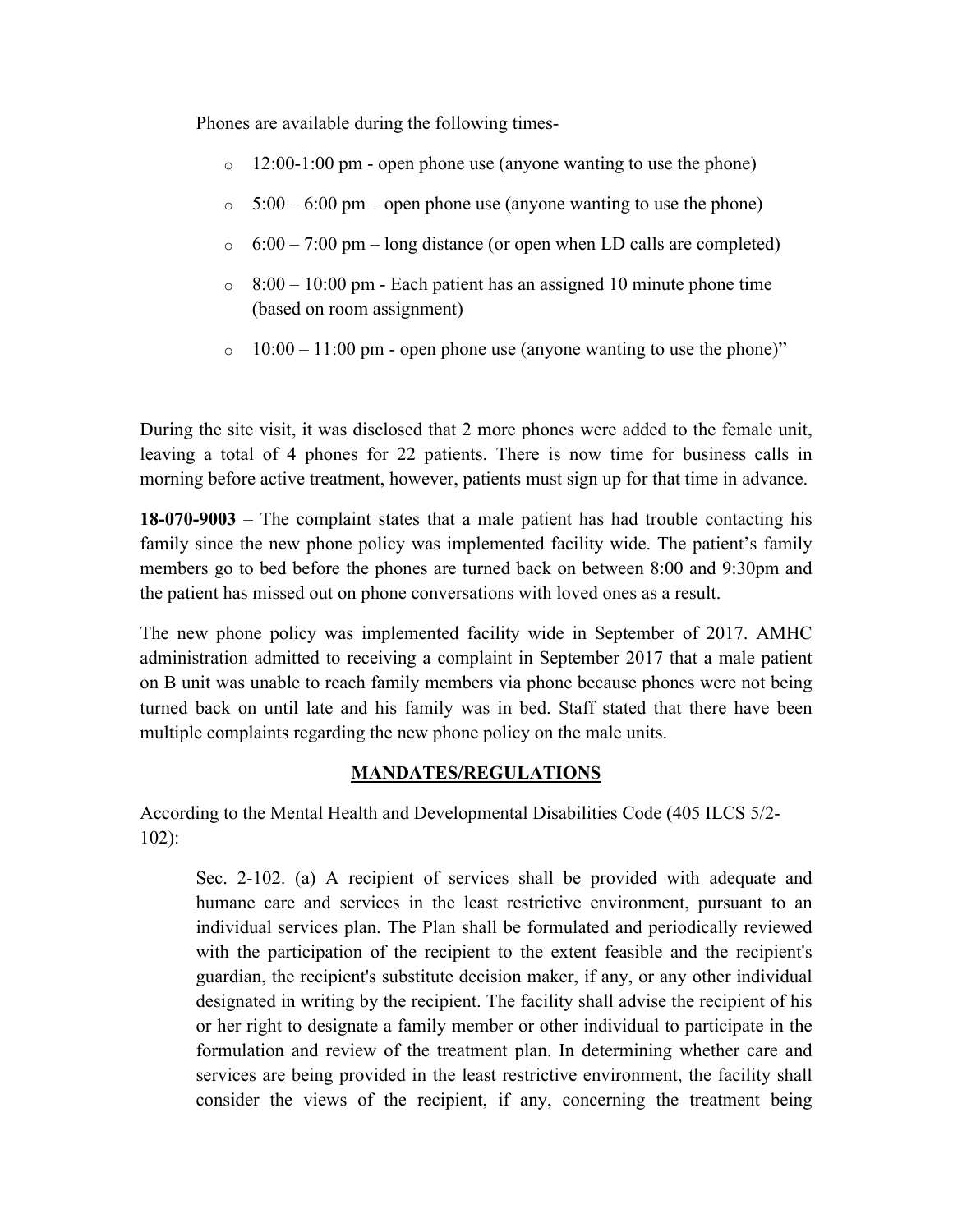provided. The recipient's preferences regarding emergency interventions under subsection (d) of Section 2-200 shall be noted in the recipient's treatment plan.

According to the Mental Health and Developmental Disabilities Code (405 ILCS 5/2- 103):

Sec. 2-103. Except as provided in this Section, a recipient who resides in a mental health or developmental disabilities facility shall be permitted unimpeded, private, and uncensored communication with persons of his choice by mail, telephone and visitation.

(a) The facility director shall ensure that correspondence can be conveniently received and mailed, that telephones are reasonably accessible, and that space for visits is available. Writing materials, postage and telephone usage funds shall be provided in reasonable amounts to recipients who reside in Department facilities and who are unable to procure such items.

(b) Reasonable times and places for the use of telephones and for visits may be established in writing by the facility director.

(c) Unimpeded, private and uncensored communication by mail, telephone, and visitation may be reasonably restricted by the facility director only in order to protect the recipient or others from harm, harassment or intimidation, provided that notice of such restriction shall be given to all recipients upon admission.

### **CONCLUSION**

The HRA **substantiates** the accusation that AMHC violated patients' rights when it impeded patients' use of telephone communication.

The Mental Health and Developmental Disabilities Code states that unimpeded, private and uncensored communication by mail, telephone, and visitation may be reasonably restricted by the facility director only to protect the recipient or others from harm, harassment or intimidation, provided that notice of such restriction shall be given to all recipients upon admission. This restriction does not fit into any of these circumstance categories. The Code also states that "reasonable" times and places for using phones and having visitors may be established in writing by the Director but the HRA feels that the policy's specified telephone times are not "reasonable" due to the restrictiveness of the policy and very limited phone access.

According to the Code, communication is a right, not a privilege. The manner in which consumers are assigned phone times is confusing and could impede communication if a consumer needs to make a call outside his/her scheduled time.